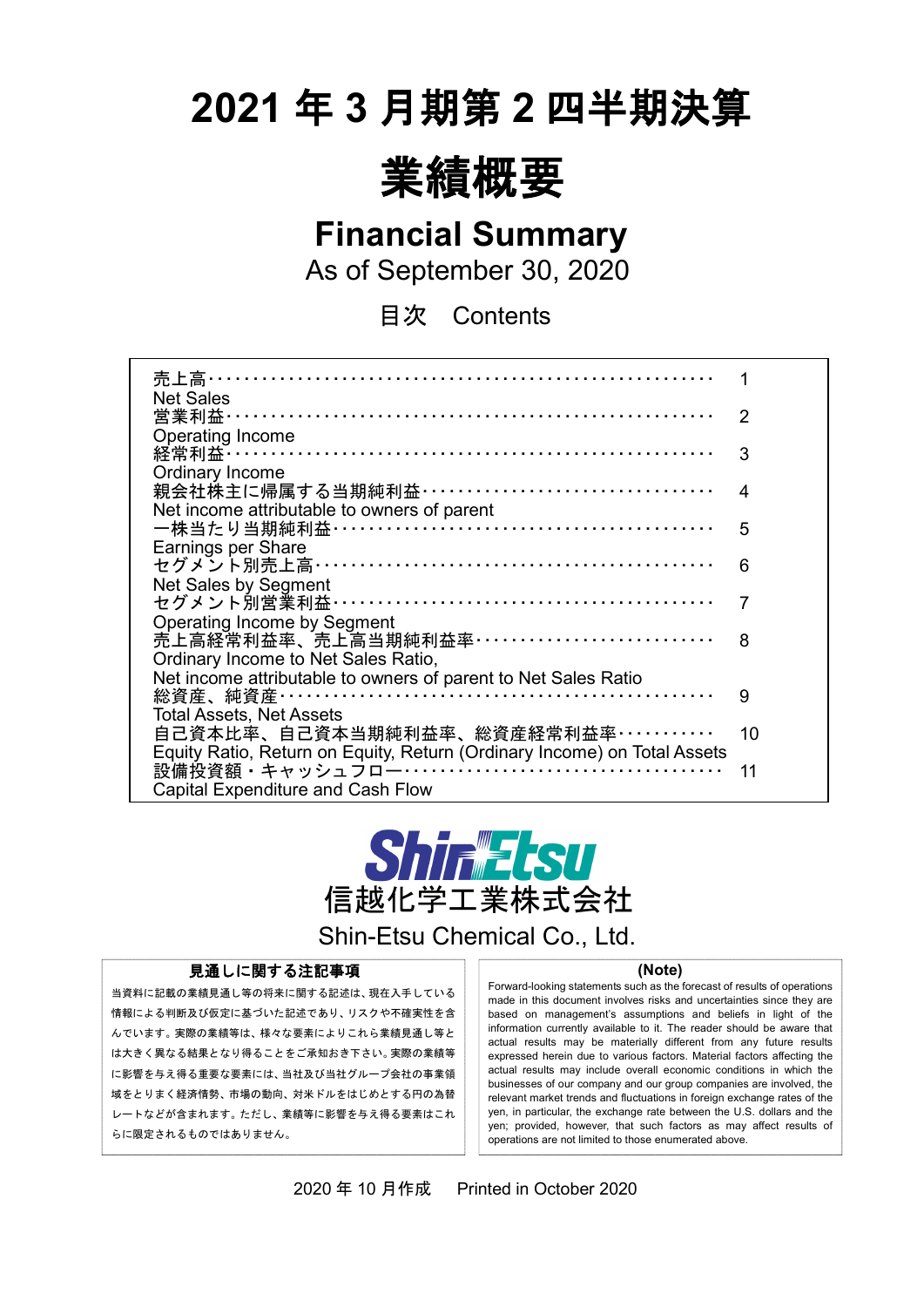



(億円 / 100 millions of yen)

|                   |  |  |                                                                                                |  |  | $21/3$<br>(予想/E) |
|-------------------|--|--|------------------------------------------------------------------------------------------------|--|--|------------------|
| 売上高<br> Net Sales |  |  | $\vert$ 10,477  10,254  11,658  12,555  12,798  12,374  14,414  15,940  15,435   7,105  14,300 |  |  |                  |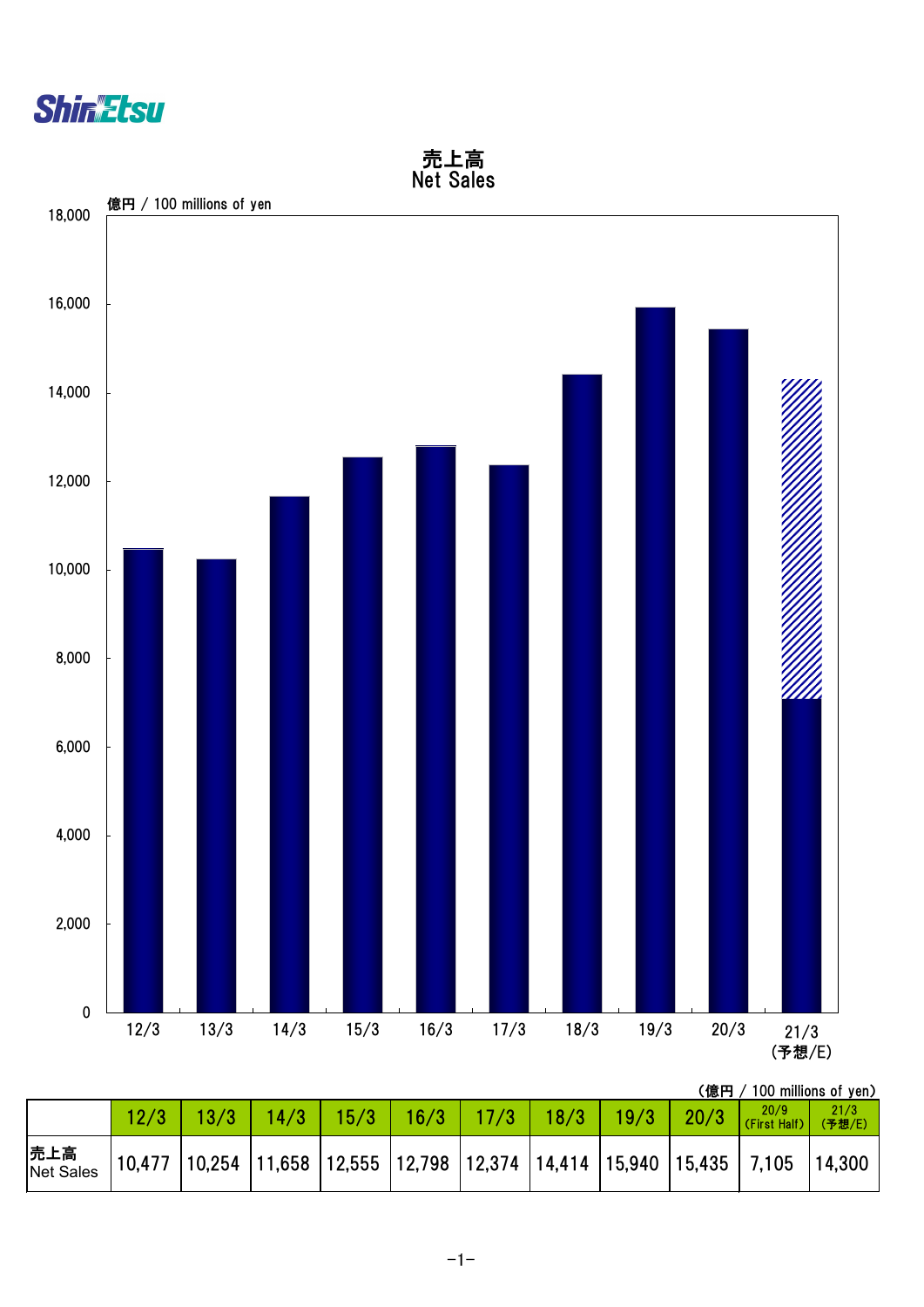



 営業利益 Operating Income

(億円 / 100 millions of yen)

|                                    |      |      | 4/3   | 15/3  | 16/3  | /3    | 18/3  | 19/3  | 20/3  | 20/9<br><b>Half</b><br>(First | 21/3<br>(予想/E) |
|------------------------------------|------|------|-------|-------|-------|-------|-------|-------|-------|-------------------------------|----------------|
| 営業利益<br>Operating<br><b>Income</b> | .496 | ,570 | .,738 | 1,853 | 2,085 | 2,386 | 3,368 | 4,037 | 4,060 | .843                          | 3,770          |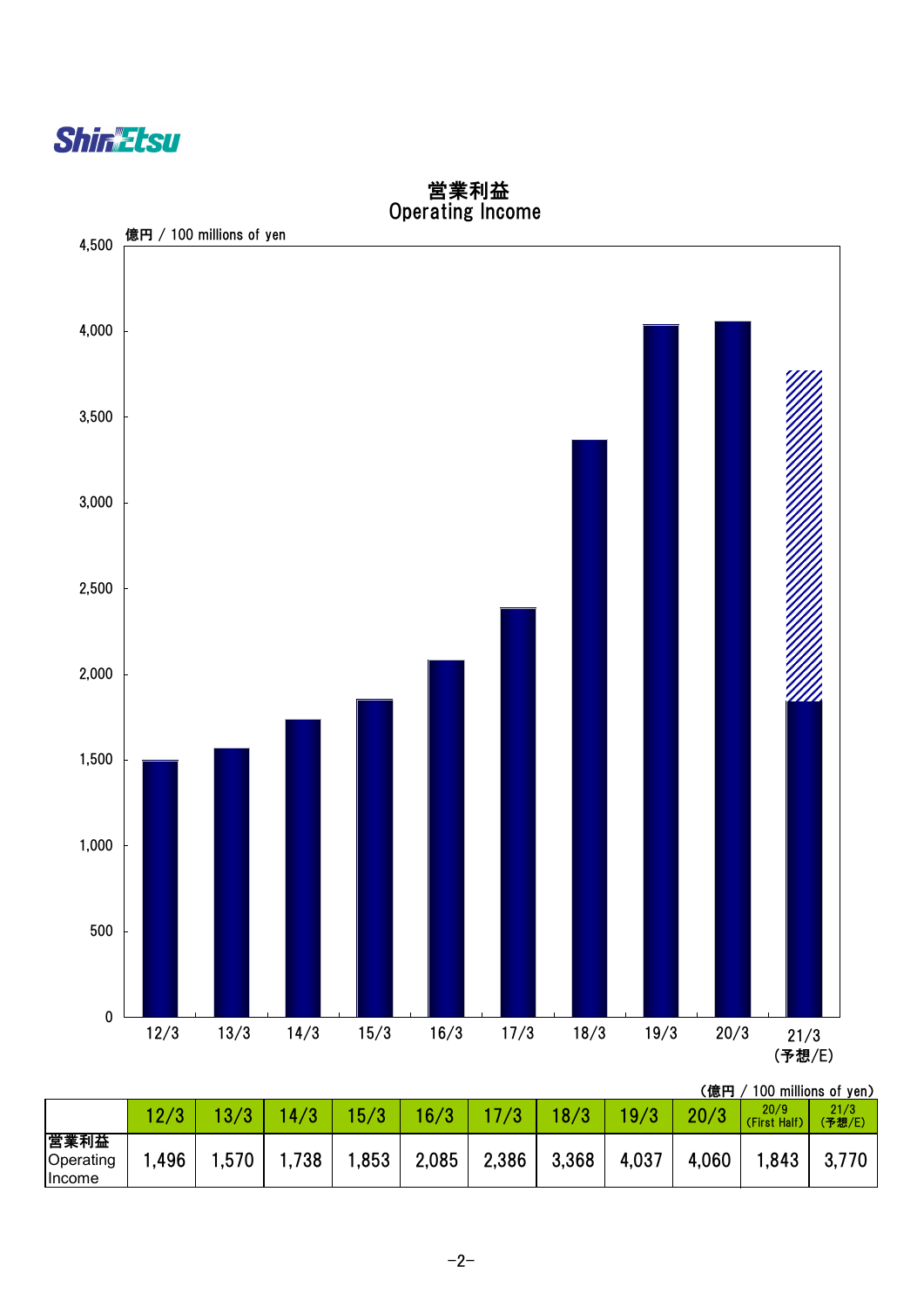

 $\overline{0}$ 500 1,000 1,500 2,000 2,500 3,000 3,500 4,000 4,500 12/3 13/3 14/3 15/3 16/3 17/3 18/3 19/3 20/3 21/3 21/3<br>(予想/E) 億円 / 100 millions of yen

| 経常利益                   |  |
|------------------------|--|
| <b>Ordinary Income</b> |  |

|                                          |      |     |      |      |       |       |       |       | 〔億円   |                         | 100 millions of yen) |
|------------------------------------------|------|-----|------|------|-------|-------|-------|-------|-------|-------------------------|----------------------|
|                                          |      |     | 4/3  | 15/3 | 16/3  |       | 18/3  | 19/3  | 20/3  | 20/9<br>(First<br>Half) | 21/3<br>(予想/E)       |
| 経常利益<br><b>Ordinary</b><br><b>Income</b> | .652 | 702 | ,806 | ,980 | 2,200 | 2,421 | 3,403 | 4,153 | 4,182 | ,922                    | 3,900                |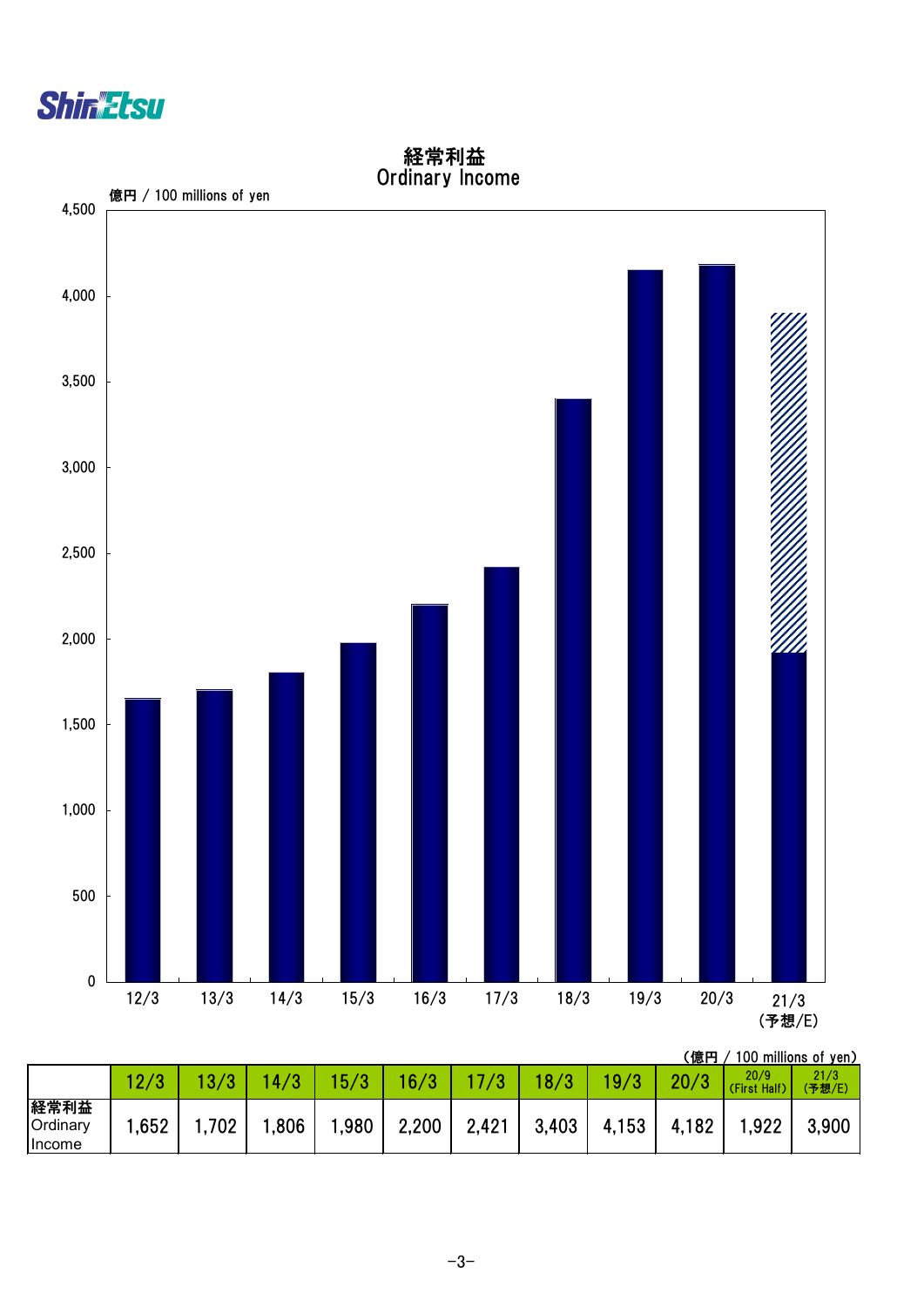



### 親会社株主に帰属する当期純利益 Net income attributable to owners of parent

|                                                                          |                  |      |     |      |      |            |       |       | 、応口         |                      | <b>TOO THILIUTIS OF YELL</b> |
|--------------------------------------------------------------------------|------------------|------|-----|------|------|------------|-------|-------|-------------|----------------------|------------------------------|
|                                                                          | 12<br>$\epsilon$ | റ    | 72  | F/2  | 16/3 | $\sqrt{2}$ |       |       | $\Omega$ /0 | 20/9<br>(First Half) | 21/3<br>(予想/E)               |
| 親会社株主に帰属<br>する当期純利益<br>Net income<br>attributable to<br>owners of parent | ,006             | .057 | 136 | .286 | ,488 | 759        | 2,662 | 3.091 | 3,140       | .,403                | 2,830                        |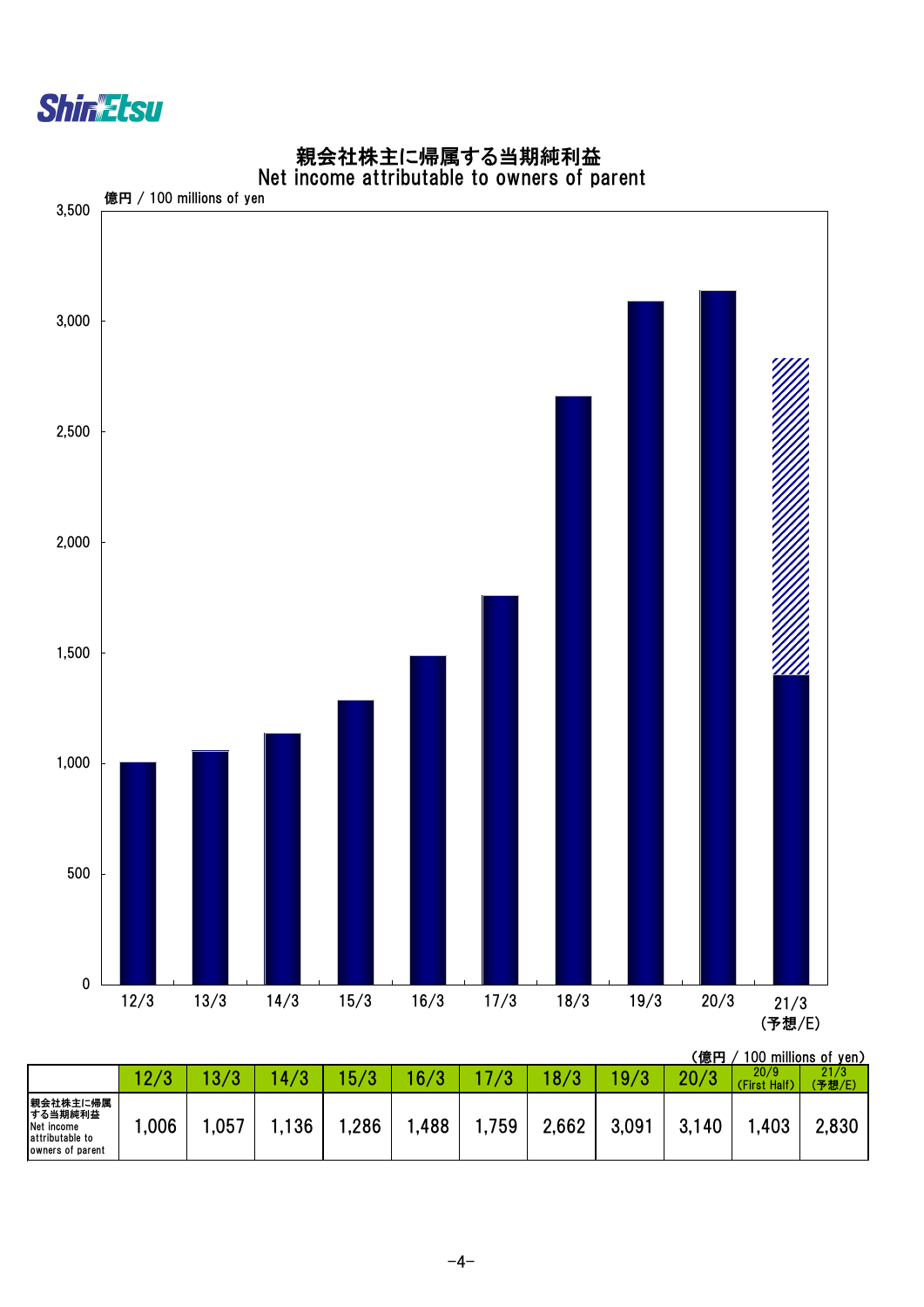



|                                          |        |        |        |        |        |        |        |        |        |                      | \  <i>     </i> JVII <i>I</i> |
|------------------------------------------|--------|--------|--------|--------|--------|--------|--------|--------|--------|----------------------|-------------------------------|
|                                          |        |        | 14/3   | 15/3   | 16/3   |        | 18/3   | 19/3   | 20/3   | 20/9<br>(First Half) | 21/3<br>(予想/E)                |
| 一株当たり<br> 当期純利益<br>Earnings<br>per Share | 237.03 | 248.94 | 267.20 | 302.05 | 349.46 | 412.86 | 624.28 | 725.99 | 755.17 | 337.47               | 681.10                        |

 $-5-$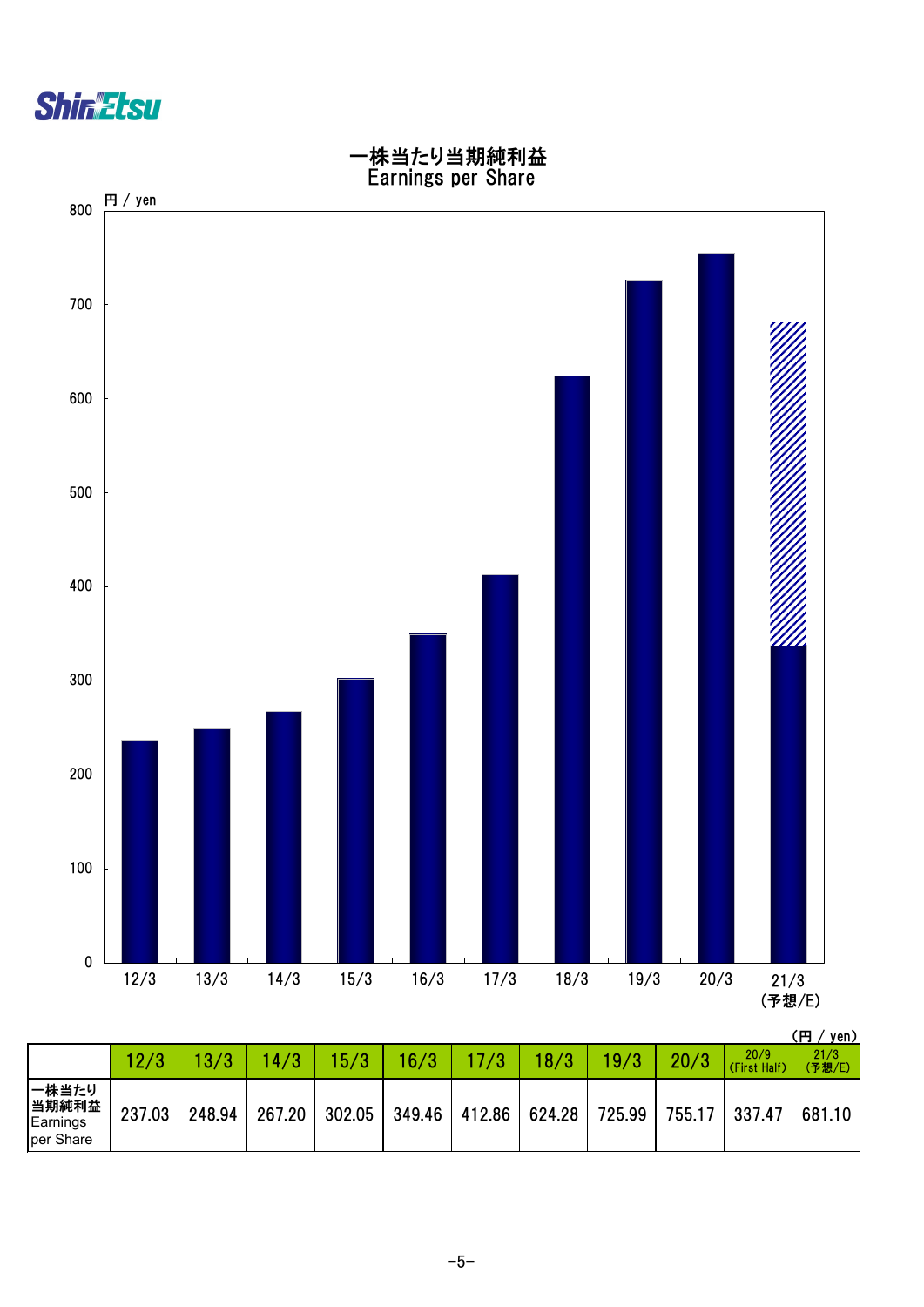|                                                                                          |       |       |       |       |       |       |       | (億円   |       | 100 millions of yen) |
|------------------------------------------------------------------------------------------|-------|-------|-------|-------|-------|-------|-------|-------|-------|----------------------|
|                                                                                          | 12/3  | 13/3  | 14/3  | 15/3  | 16/3  | 17/3  | 18/3  | 19/3  | 20/3  | 20/9<br>(First Half) |
| 塩ビ・化成品<br>PVC/Chlor-Alkali Business                                                      | 3,240 | 3,436 | 4,278 | 4,526 | 4,417 | 4,116 | 5,013 | 5,242 | 4,843 | 2,138                |
| シリコーン<br><b>ISilicones Business</b>                                                      | 1,354 | 1,290 | 1,564 | 1,774 | 1,877 | 1,792 | 2,062 | 2,333 | 2,268 | 992                  |
| 機能性化学品<br><b>Specialty Chemicals Business</b>                                            | 871   | 835   | 1,032 | 1,123 | 1,168 | 1,080 | 1,171 | 1,211 | 1,147 | 531                  |
| 半導体シリコン<br><b>Semiconductor Silicon Business</b>                                         | 2,296 | 2,024 | 2,132 | 2,300 | 2,433 | 2,526 | 3,083 | 3,803 | 3,876 | 1,891                |
| 電子・機能材料 <br> Electronics & Functional<br><b>Materials Business</b>                       | 1,777 | 1,827 | 1,709 | 1,835 | 1,867 | 1,879 | 2,074 | 2,260 | 2,251 | 1,096                |
| 加工・商事・技術サービス<br><b>Processing, Trading &amp; Specialized</b><br><b>Services Business</b> | 936   | 839   | 941   | 995   | 1,034 | 979   | 1,007 | 1,087 | 1,047 | 454                  |

 $-6-$ 



## セグメント別売上高 Net Sales by Segment

 $\mathbb{R}^n$ Processing, Trading & Specialized Services Business

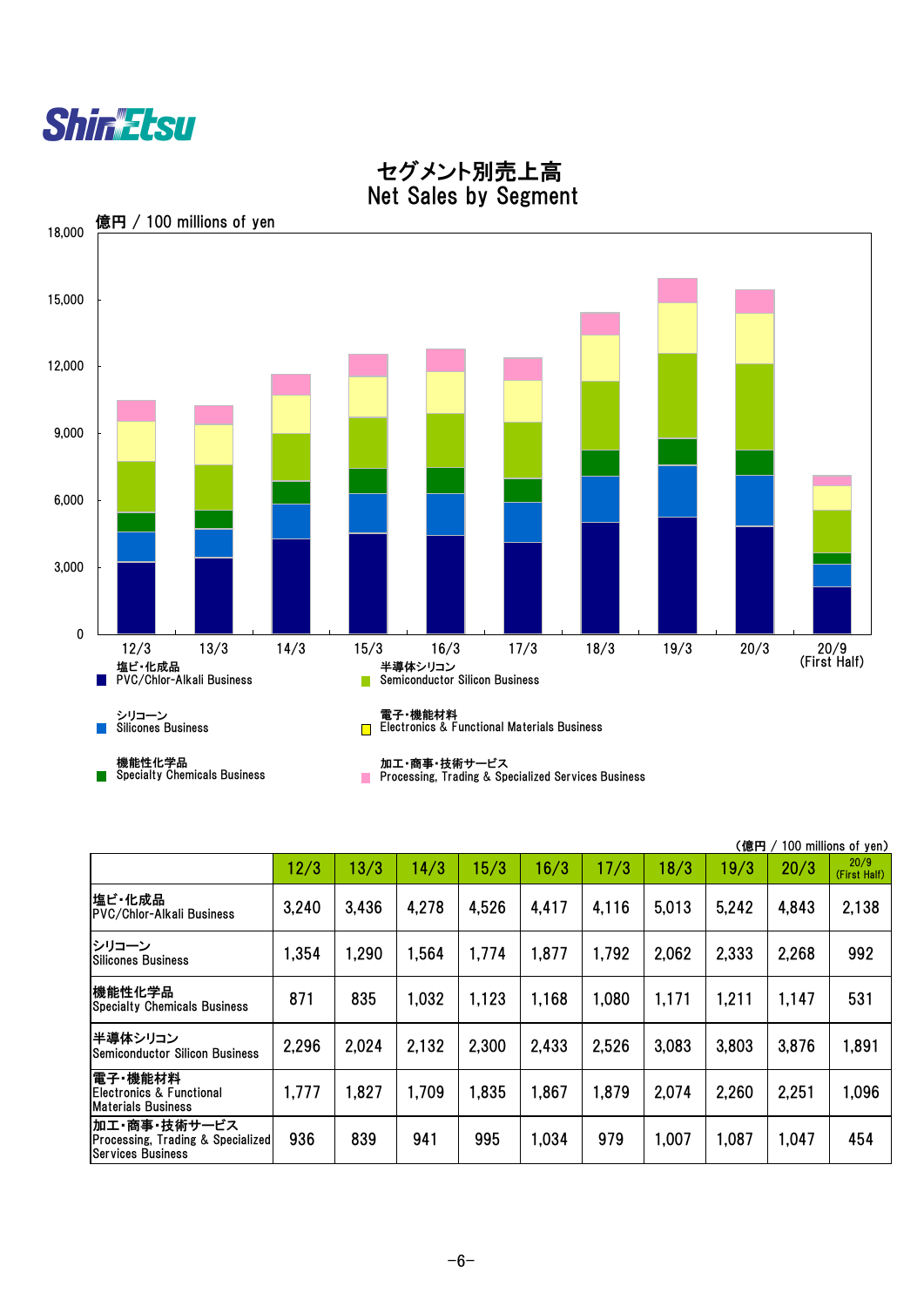|                                               |      |      |      |      |      |      |      | (億円   |      | 100 millions of yen) |
|-----------------------------------------------|------|------|------|------|------|------|------|-------|------|----------------------|
|                                               | 12/3 | 13/3 | 14/3 | 15/3 | 16/3 | 17/3 | 18/3 | 19/3  | 20/3 | 20/9<br>(First Half) |
| 塩ビ・化成品<br><b>PVC/Chlor-Alkali Business</b>    | 236  | 455  | 601  | 502  | 446  | 531  | 932  | 1,065 | 921  | 374                  |
| トンリコーン<br>Silicones Business                  | 336  | 286  | 318  | 334  | 415  | 425  | 519  | 585   | 614  | 206                  |
| 機能性化学品<br><b>Specialty Chemicals Business</b> | 46   | 144  | 127  | 152  | 181  | 222  | 257  | 266   | 277  | 108                  |
|                                               |      |      |      |      |      |      |      |       |      |                      |



 セグメント別営業利益 Operating Income by Segment

| 半導体シリコン<br>Semiconductor Silicon Business                                                | 343 | 219 | 244 | 356 | 469 | 559 | 929 | 1,319 | 1,432 | 755 |
|------------------------------------------------------------------------------------------|-----|-----|-----|-----|-----|-----|-----|-------|-------|-----|
| 電子・機能材料<br>Electronics & Functional<br><b>Materials Business</b>                         | 381 | 408 | 409 | 462 | 514 | 552 | 616 | 669   | 685   | 335 |
| 加工・商事・技術サービス<br><b>Processing, Trading &amp; Specialized</b><br><b>Services Business</b> | 50  | 56  | 36  | 48  | 56  | 95  | 14  | 132   | 48    | 64  |

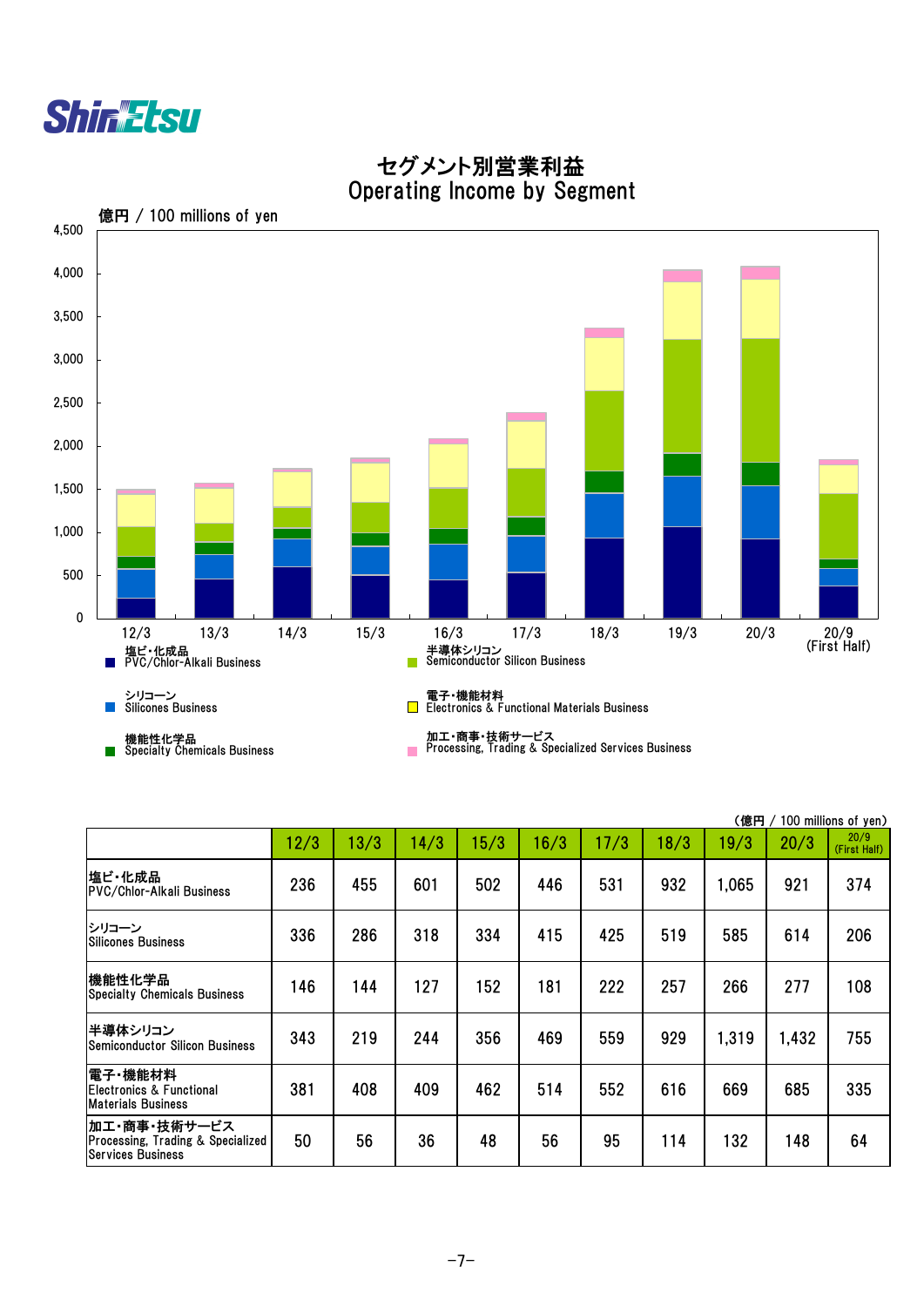

売上高

当期純利益率 Net income attributabe to owners of parent to Net Sales Ratio

売上高経常利益率



9.6 | 10.3 | 9.7 | 10.2 | 11.6 | 14.2 | 18.5 | 19.4 | 20.3 | 19.7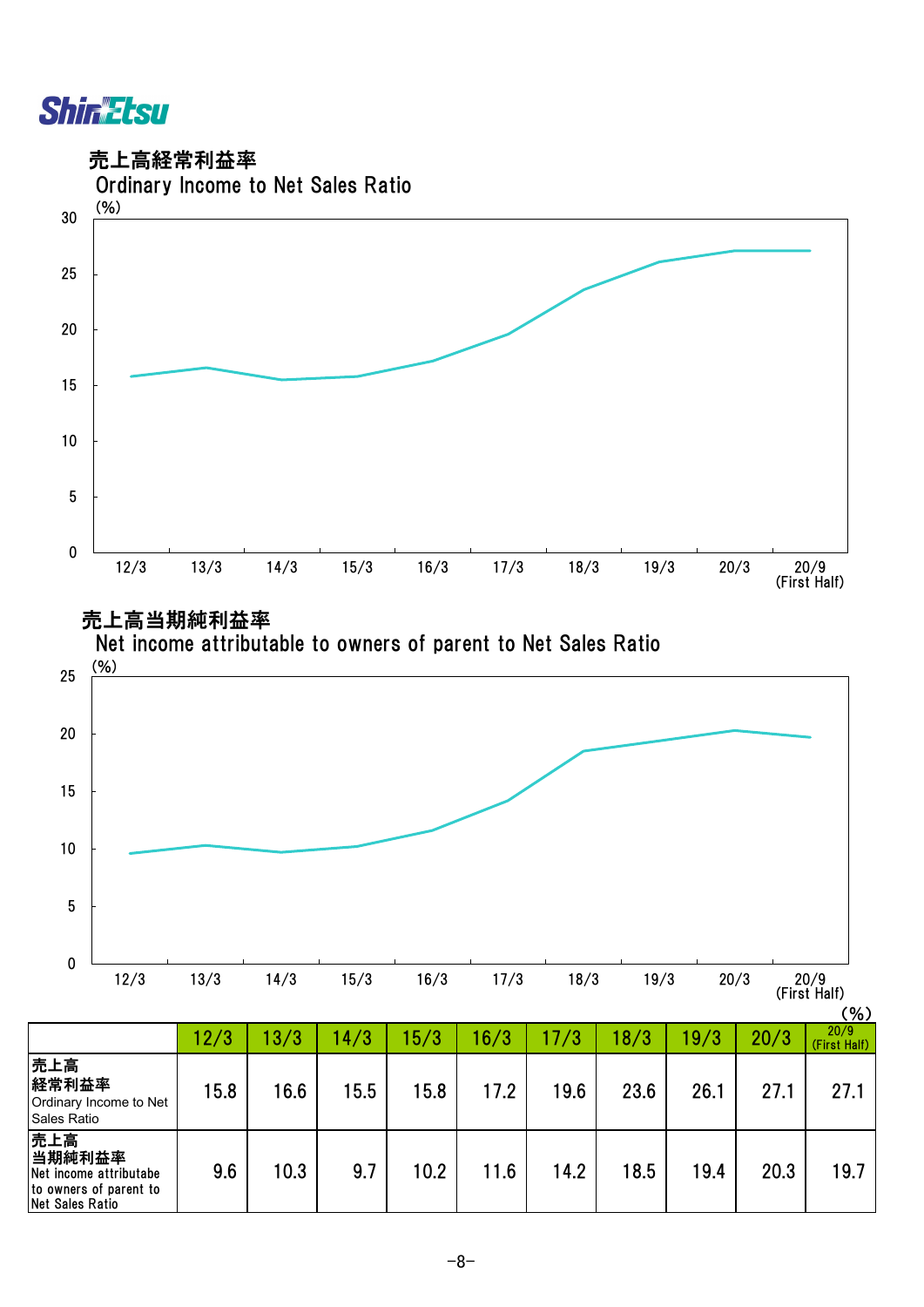

 総資産 Total Assets



純資産



|  |  |  | (億円 / 100 millions of yen) |  |  |
|--|--|--|----------------------------|--|--|
|--|--|--|----------------------------|--|--|

|                               | 12/3   | 13/3   | 14/3                                                                  | 15/3 | 16/3 | 17/3 | 18/3 | 19/3 | 20/3          | 20/9<br>(First Half) |
|-------------------------------|--------|--------|-----------------------------------------------------------------------|------|------|------|------|------|---------------|----------------------|
| 総資産<br>Total<br><b>Assets</b> | 18,098 | 19,209 | 21,989   24,523   25,100   26,556   29,031   30,387                   |      |      |      |      |      | 32,304 32,490 |                      |
| 純資産<br>Net Assets             | 14,945 | 16,231 | 18,221   20,127   20,804   21,900   24,130   25,325   27,231   27,932 |      |      |      |      |      |               |                      |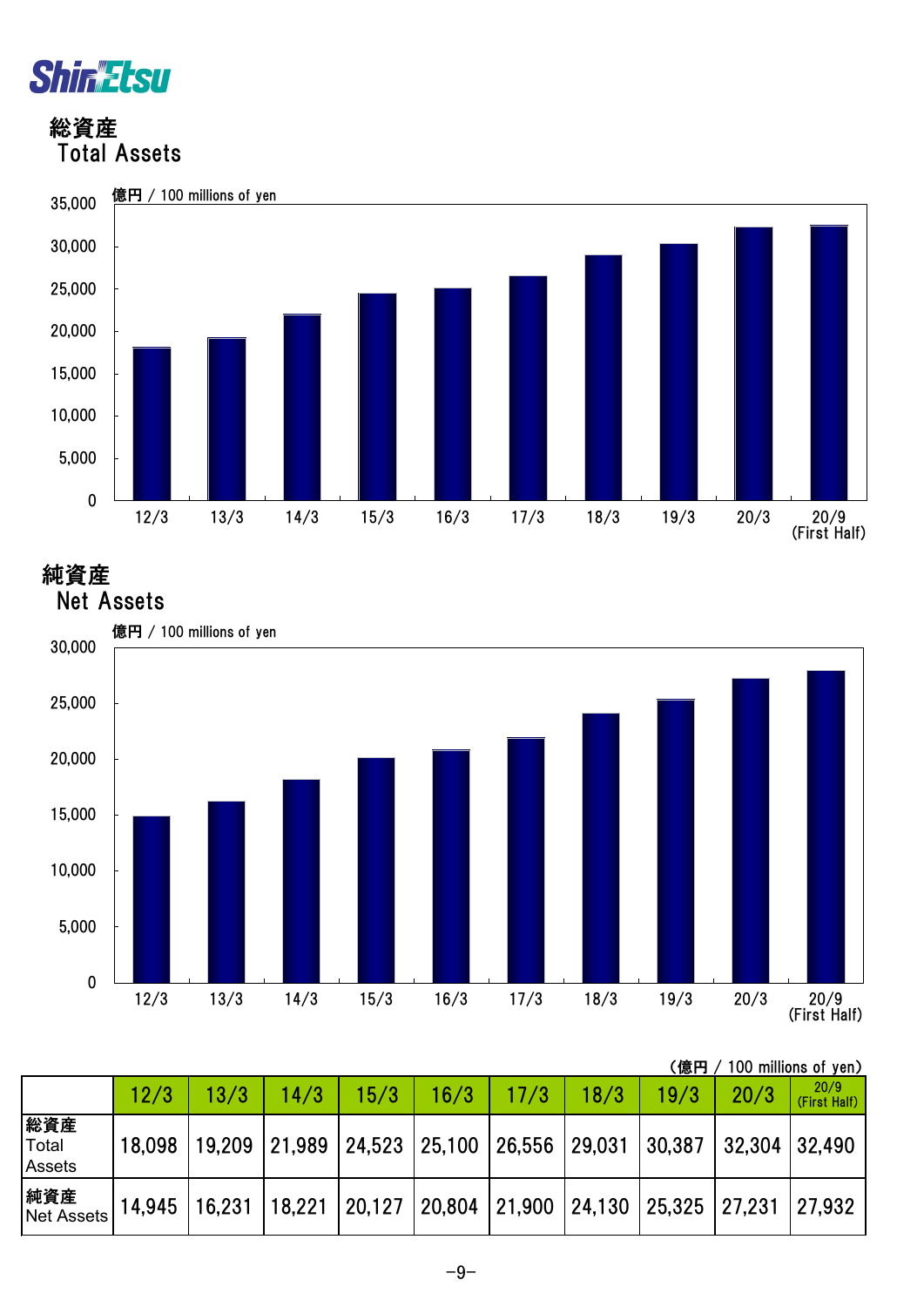

自己資本比率



自己資本当期純利益率、総資産経常利益率



Return on Equity, Return (Ordinary Income) on Total Assets

総資産経常利益率 Return (Ordinary Income) on Total Assets

|                                                             | 12/3 | 13/3 | 14/3 | 15/3 | 16/3 | 17/3 | 18/3 | 19/3 | 20/3 | 20/9<br>(First Half) |  |
|-------------------------------------------------------------|------|------|------|------|------|------|------|------|------|----------------------|--|
| 自己資本比率<br><b>Equity Ratio</b>                               | 80.3 | 82.0 | 80.6 | 79.9 | 80.8 | 80.3 | 81.0 | 81.1 | 82.1 | 83.8                 |  |
| 自己資本<br>当期純利益率<br>Return on Equity                          | 7.0  | 7.0  | 6.8  | 6.9  | 7.5  | 8.5  | 11.9 | 12.8 | 12.3 | 10.4<br>(年換算/p.a.)   |  |
| 総資産<br>経常利益率<br>Return (Ordinary Income)<br>on Total Assets | 9.2  | 9.1  | 8.8  | 8.5  | 8.9  | 9.4  | 12.2 | 14.0 | 13.3 | 11.9<br>(年換算/p.a.)   |  |